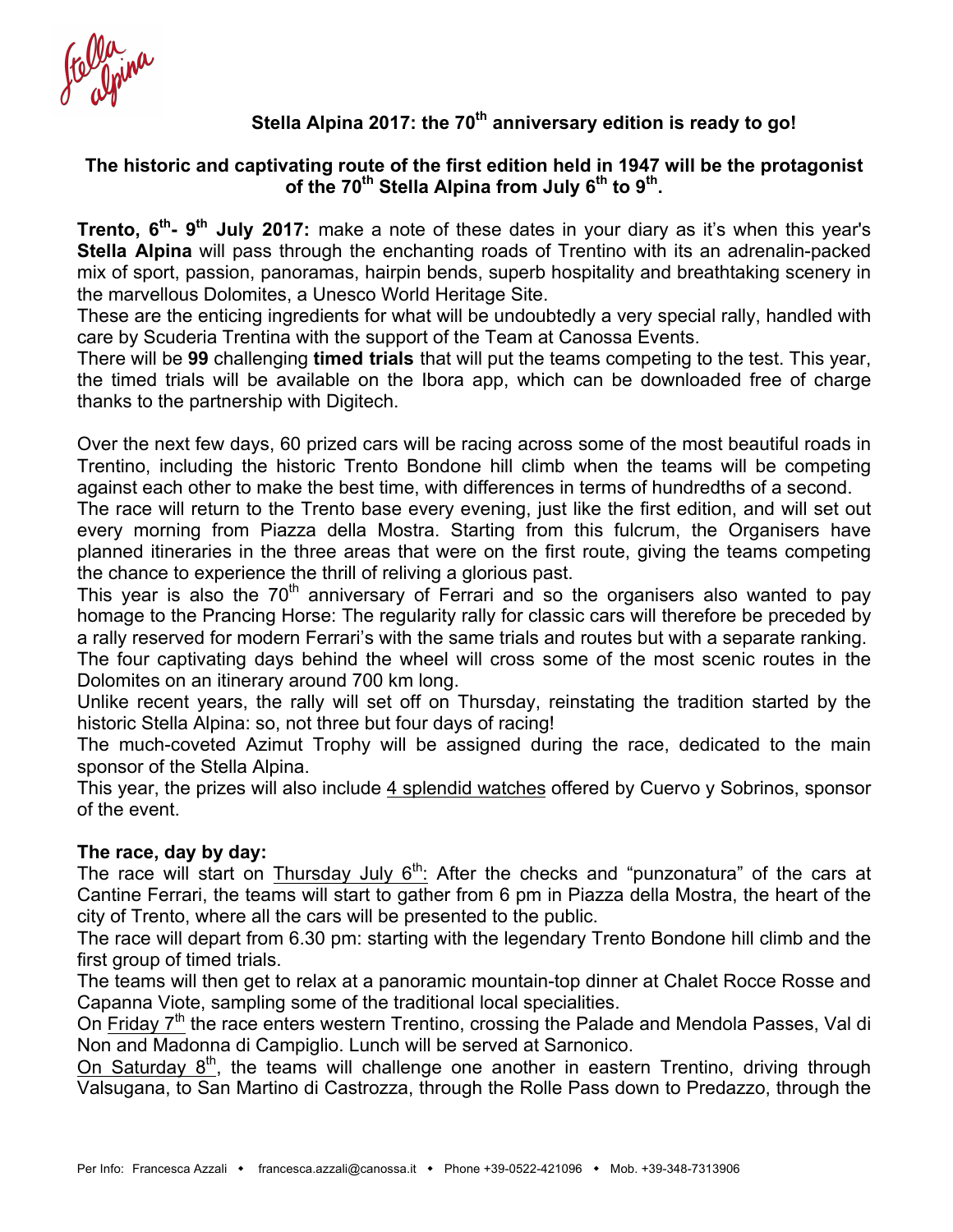Sella Pass and into Val Gardena. The teams will then get a chance to enjoy lunch at Moena, the "enchantress" of the Dolomites. The day will come to a close in Bolzano city centre, where the cars will be presented to the public. The evening will be a particularly special occasion: the gala dinner will be held at the illustrious MUSE Natural Science Museum, designed by Renzo Piano, a popular attraction for visitors from all around the world.

On Sunday 9<sup>th</sup> there will be a "lighter" route through Vallagarina and crossing Coe Pass. The rally will end with lunch and the awards ceremony held at Cantine Ferrari.

The Stella Alpina is an international event, made possible by the vital contribution on the part of its sponsors, in particular Azimut Wealth Management, acknowledged by a challenging Trophy, Cuervo y Sobrinos, which will keep the times of the race, Cantine Ferrari, which will offer us the best way to toast events, Banca Galileo, Fassi, Tridentum, Brugger and Gare d'Epoca the highly-valued supporter of the race.

#### **A brief history**

The Stella Alpina was the brainchild of Giovanni Canestrini who was born in Trentino and a legendary journalist who was particularly interested in cars. Mr Canestrini had the idea for the "perfect" race to be based in one of the towns in Trentino to make it more convenient for competitors and the press, which he called the Quadrifoglio Alpino (Alpine Four-Leaved Clover), as he thought the race should be divided into four legs and be based in Merano.

In actual fact, the first race held in 1947 was based in Trento, also on account of the support and enthusiasm of Count Sigismondo Manci, President of ACI (Italian Automobile Club) at the time, who reworked Mr Canestrini's original idea. It got the name Stella Alpina right away, also to honour the mountains in Trentino.

Like the other races around at the time, the Stella Alpina was originally intended as a speed trial, with the unusual addition of its adrenalin-packed downhill sections. 51 competitors took part in the first edition and no less than Tazio Nuvolari fired the starting gun.

After years of success, also due to the top drivers of the time taking part, the Stella Alpina came to a standstill in 1957, like all other road rallies.

It was resurrected as a regularity race for classic cars in 1984, the year when Scuderia Trentina decided to pay a tribute to this important challenge by organising a sort of classic car pageant consisting of a regularity race. The first pageant was such a success that Scuderia Trentina continued to organise it year after year, followed by Scuderia Trentina Storica, and is now ready to host the  $32^{nd}$  edition from July  $6^{th}$  to  $9^{th}$ , 2017.

We look forward to seeing you on the roads of Trentino and the Stella Alpina over the days to come.

Download a selection of photos of the Stella Alpina via these links: https://we.tl/hQx605Z44j https://we.tl/jsYDUSoCGf

For more information, visit www.stellaalpinastorica.it